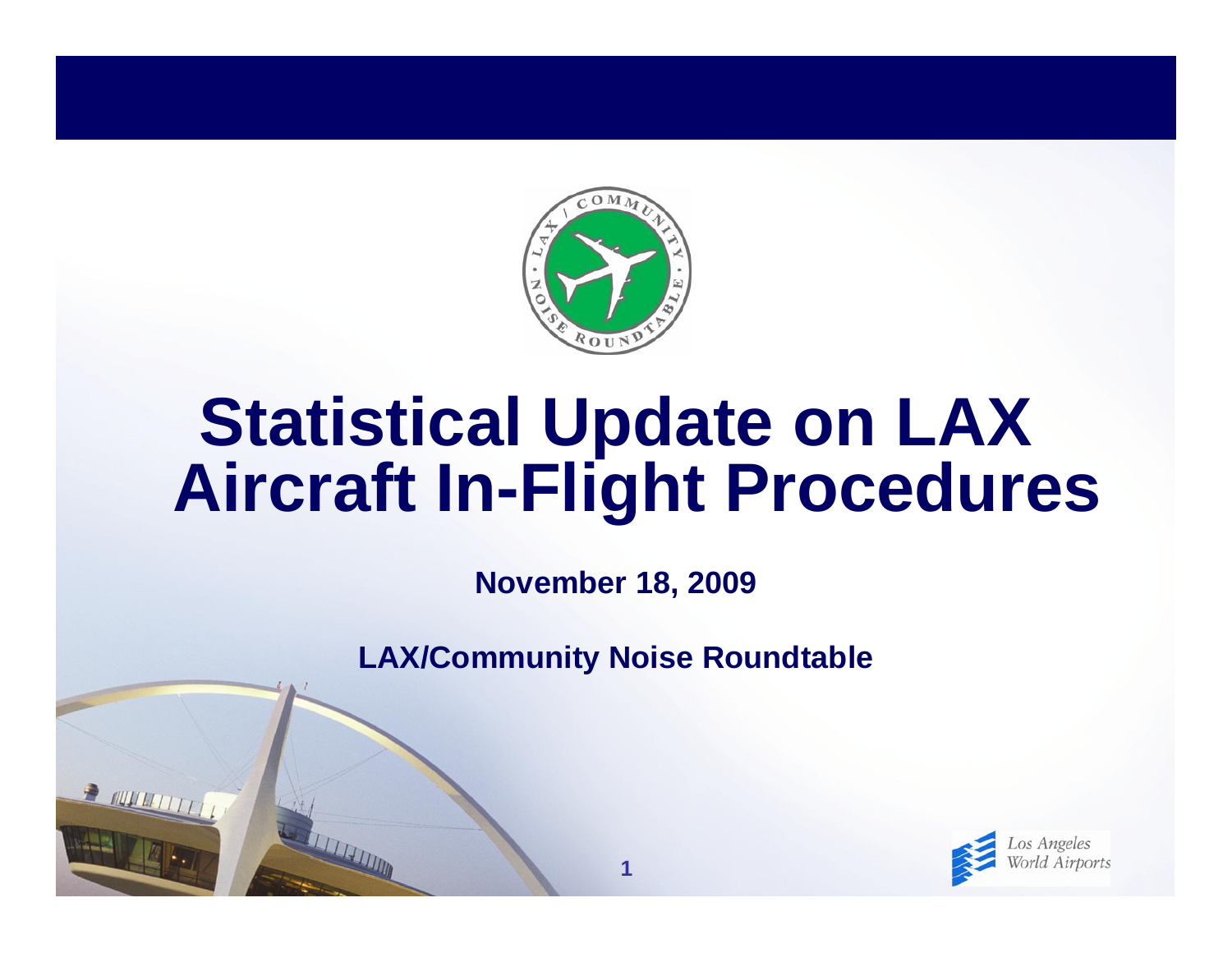## **Overview**

#### Statistical information on the following operations:

- $\bullet$ Early Turns
- $\bullet$ Loop Departures
- $\bullet$ East Departures
- $\bullet$ Palos Verdes Overflights

THE LIBRARY

- •Short Turns
- $\bullet$ Extended Downwind Approach
- •Go-arounds

 $\mathcal{L}$ 

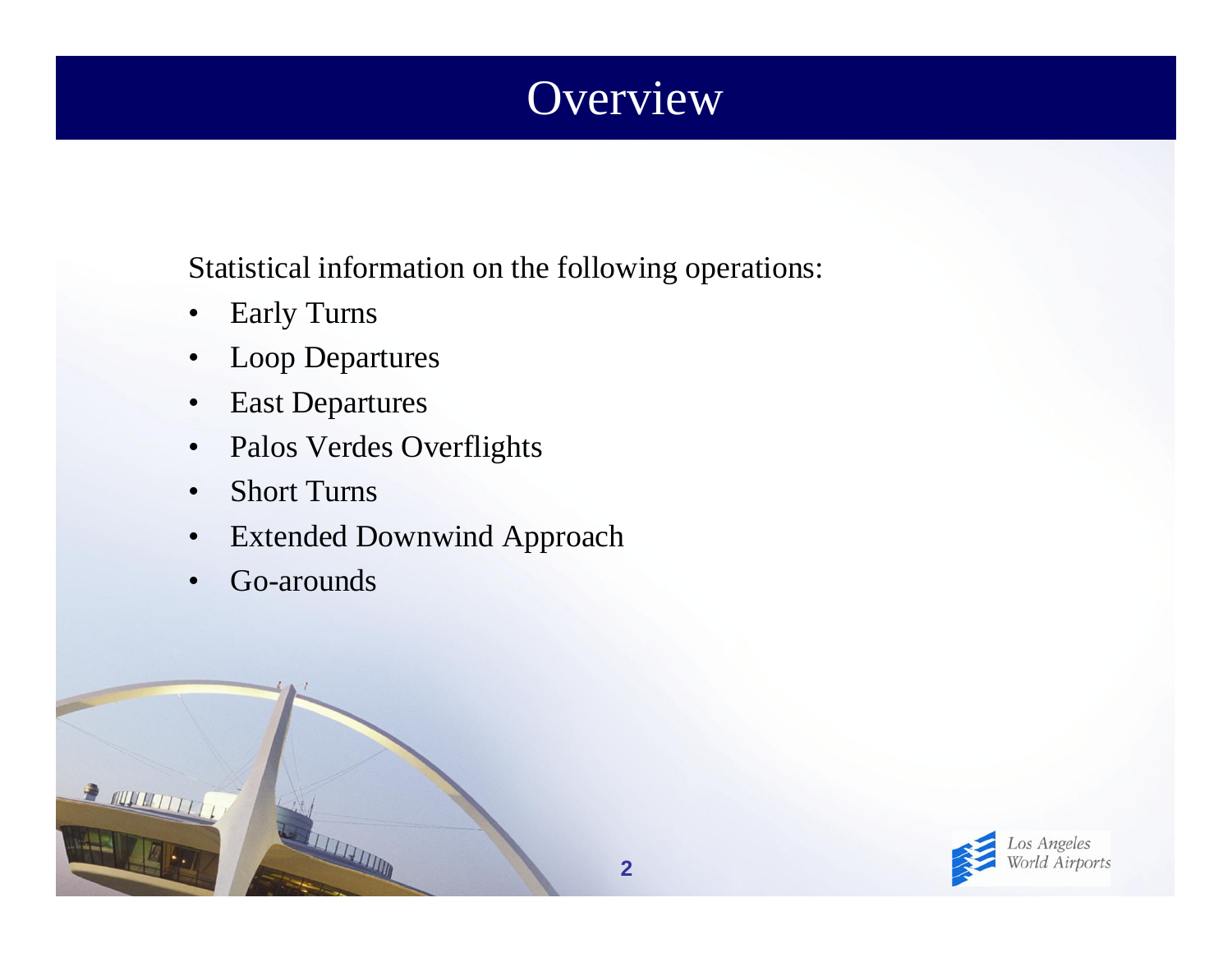#### Early Turn to the North

Aircraft departing to the ocean turn early prior to reaching the shoreline





Nov- <sup>08</sup> Dec- <sup>08</sup> Jan- <sup>09</sup> Feb- <sup>09</sup> Mar- <sup>09</sup> Apr- <sup>09</sup> May- <sup>09</sup> Jun- <sup>09</sup> Jul-09 Aug- <sup>09</sup> Sep- <sup>09</sup> Oct- <sup>09</sup>



Oct-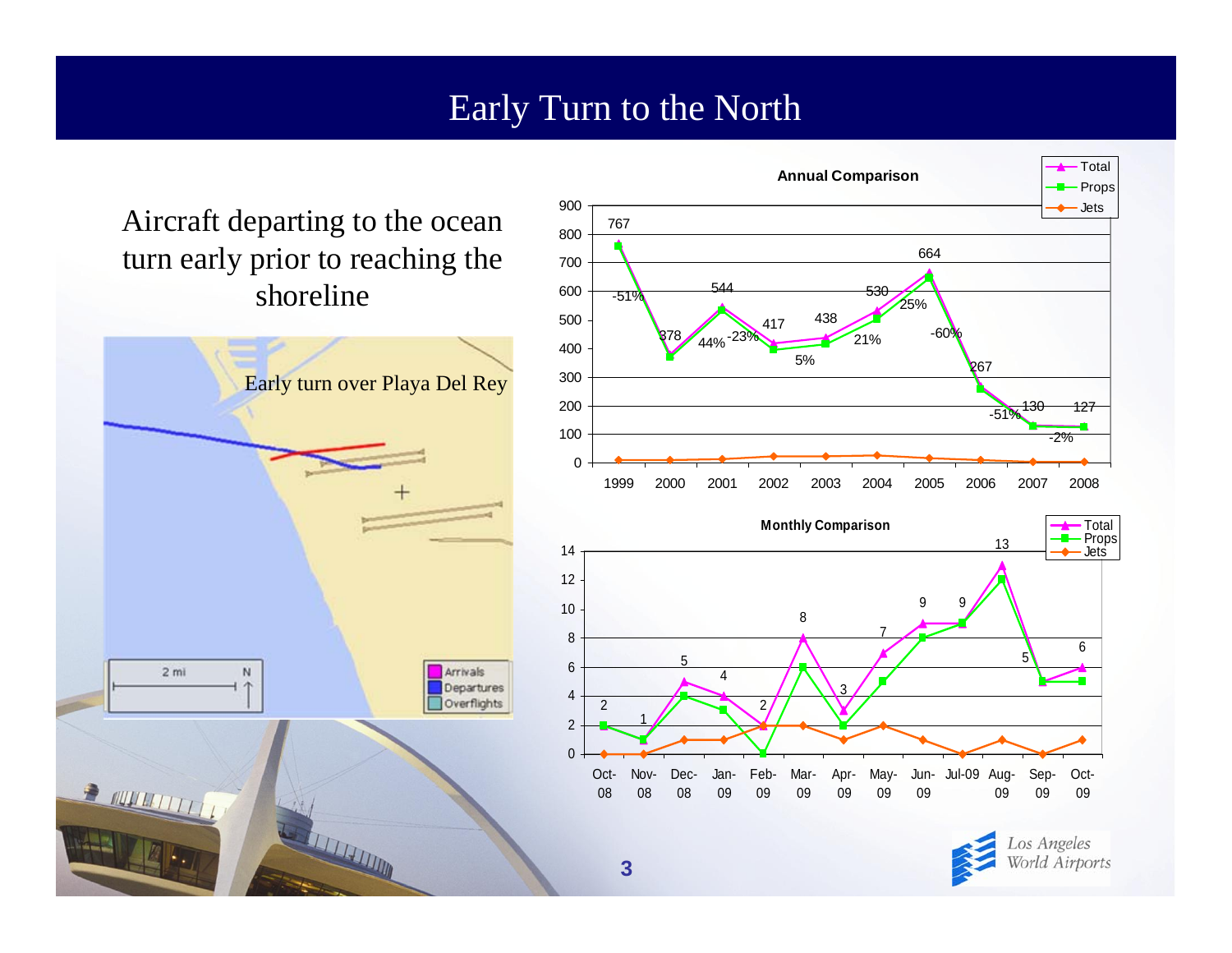#### Early Turn to the South

**Annual Comparison**

TotalProps

Aircraft departing to the ocean turn early prior to reaching the shoreline

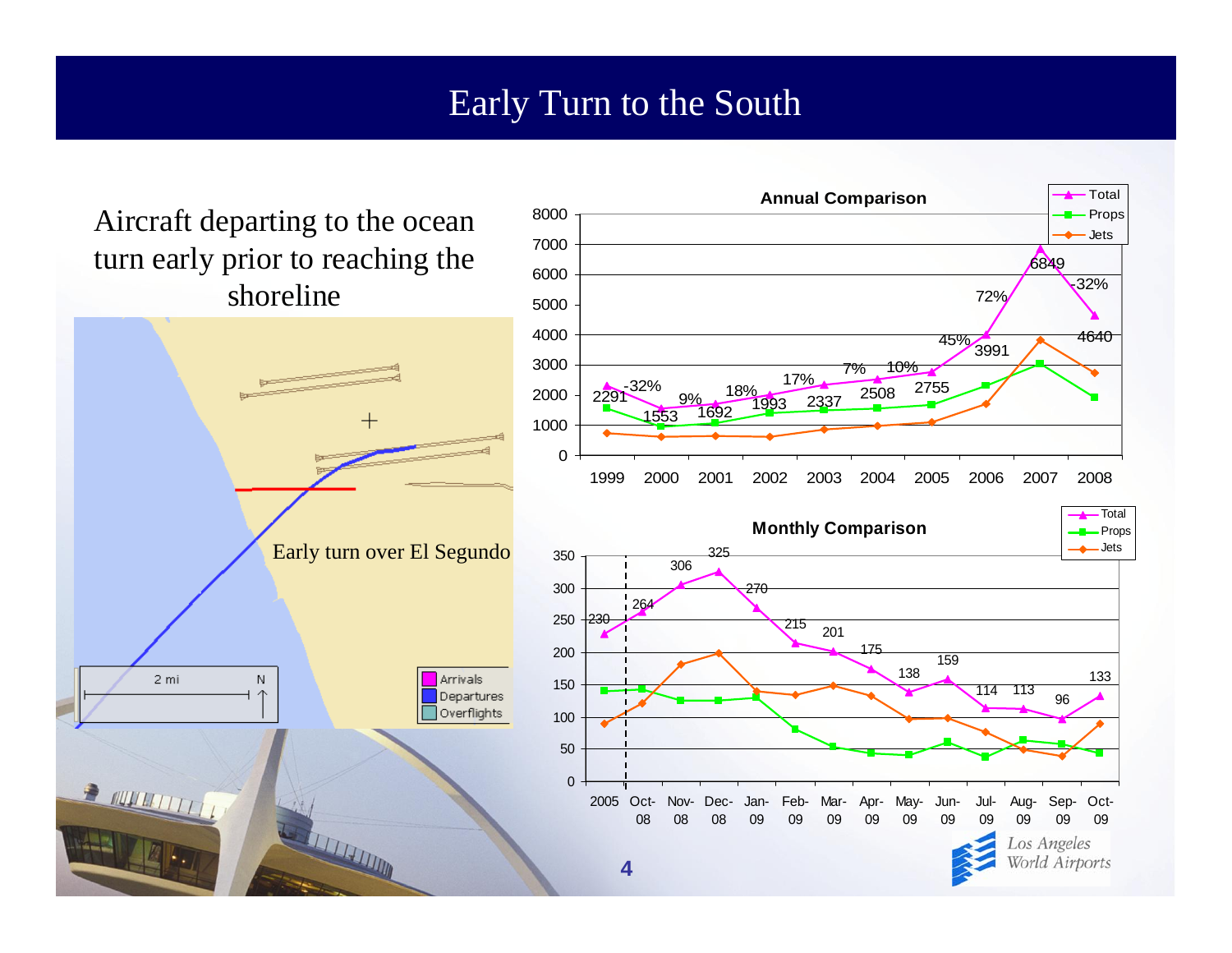#### Early Turns Breakdown October 2009

| <b>Total Early Turn Ops</b> | 139 |
|-----------------------------|-----|
| <b>Hyperion Gate</b>        | 118 |
| <b>El Segundo Gate</b>      | 15  |
| <b>Playa Del Rey Gate</b>   | 6   |

#### **Result of Investigation**

R MULTITTI

 $\|\cdot\|$ 

| Total                  | 21          |
|------------------------|-------------|
| <b>FAA instructed</b>  | 12          |
| <b>Pilot initiated</b> |             |
| <b>Wind drift</b>      | $\mathbf 2$ |

STATISTICS.



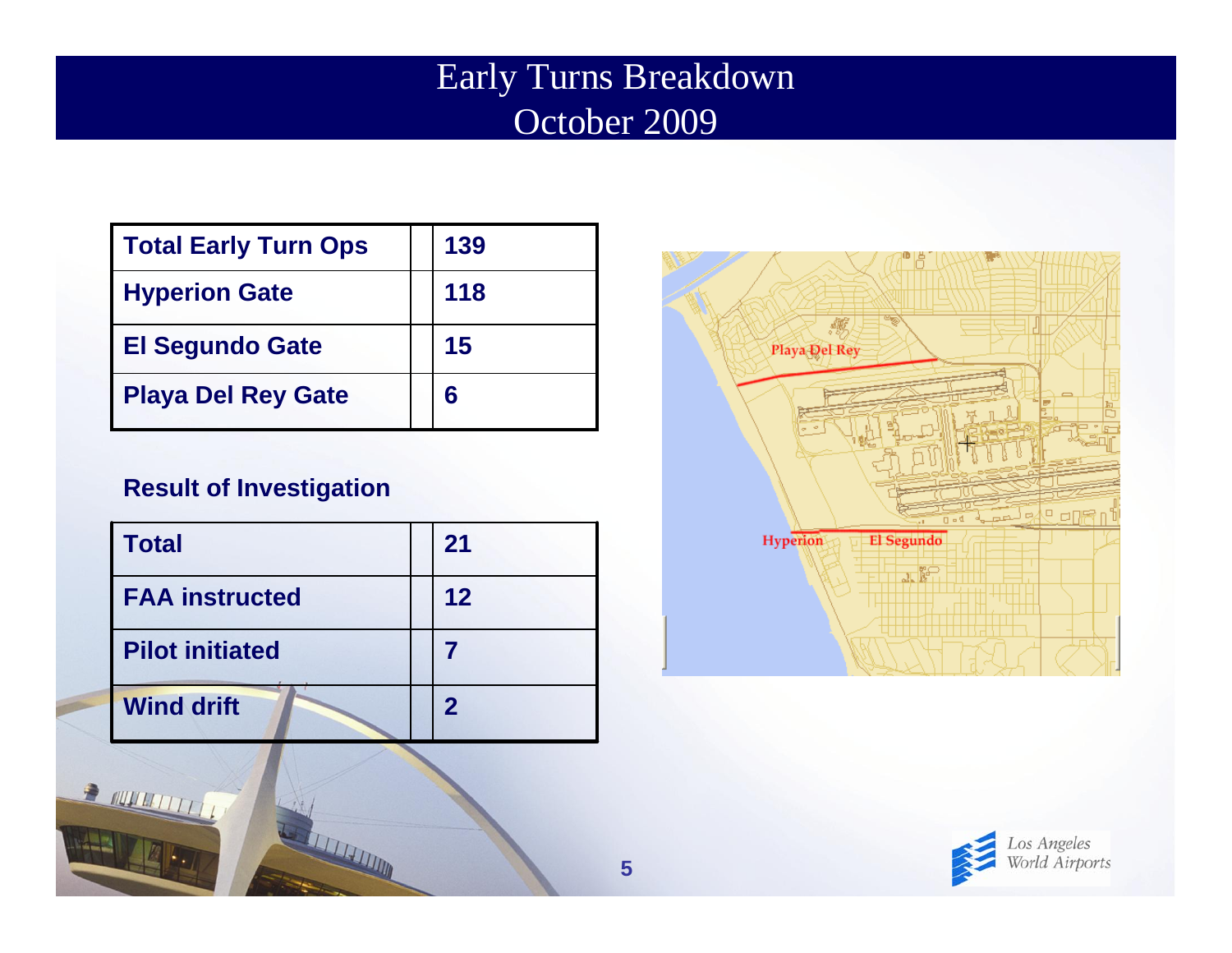#### Missed LAX Loop Departure

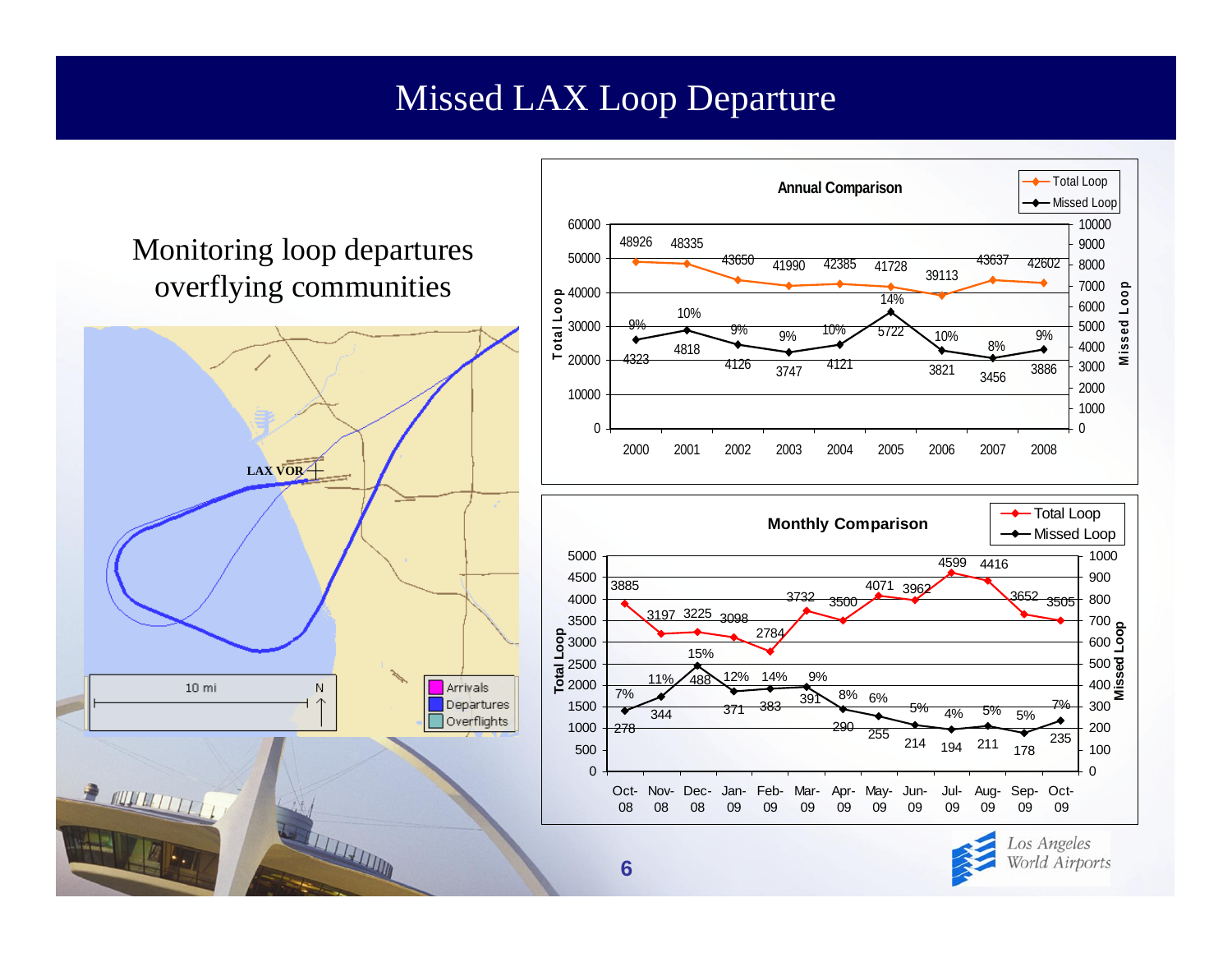#### Missed LAX Loop Departure



Los Angeles World Airports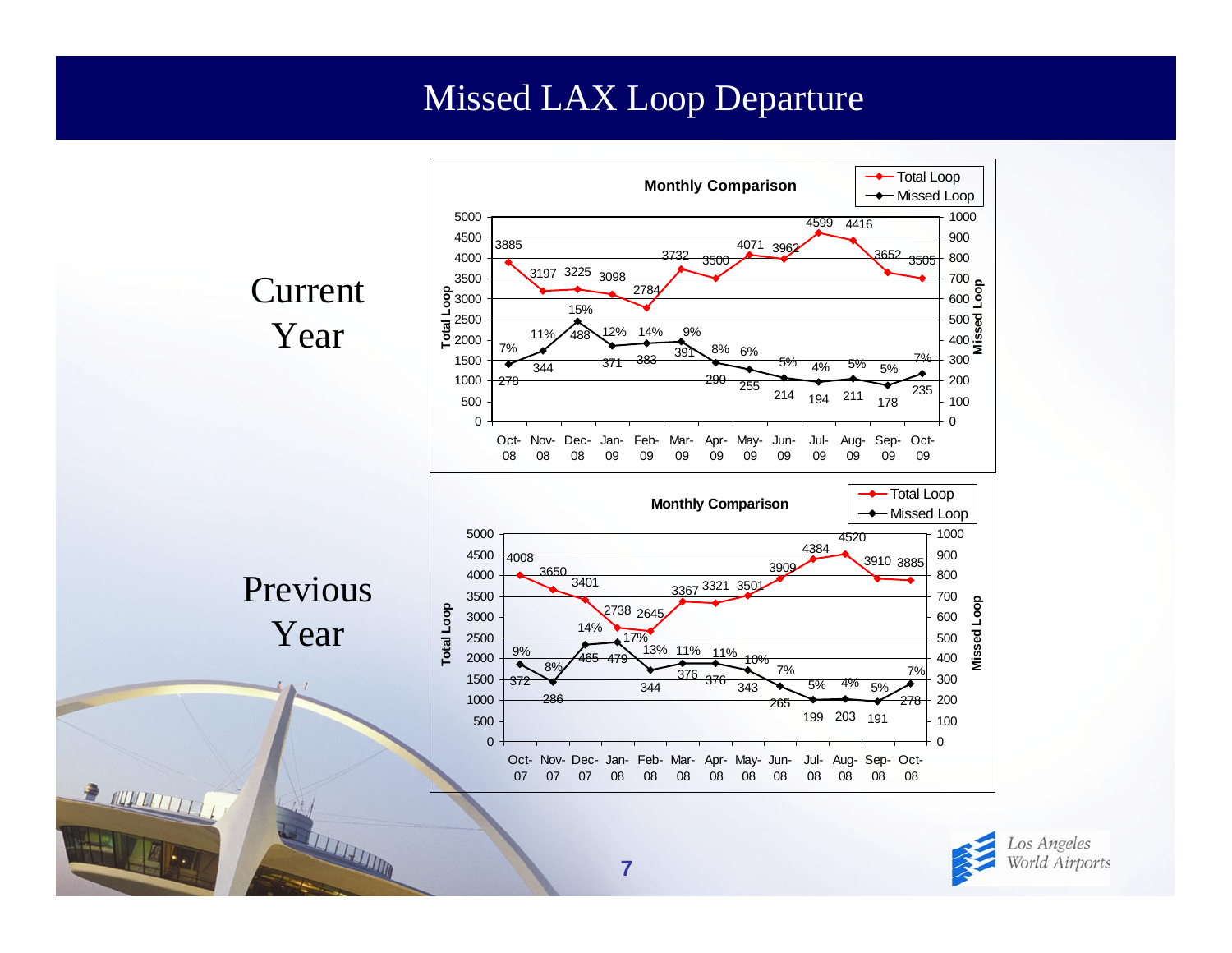#### LOOP - Altitude Information

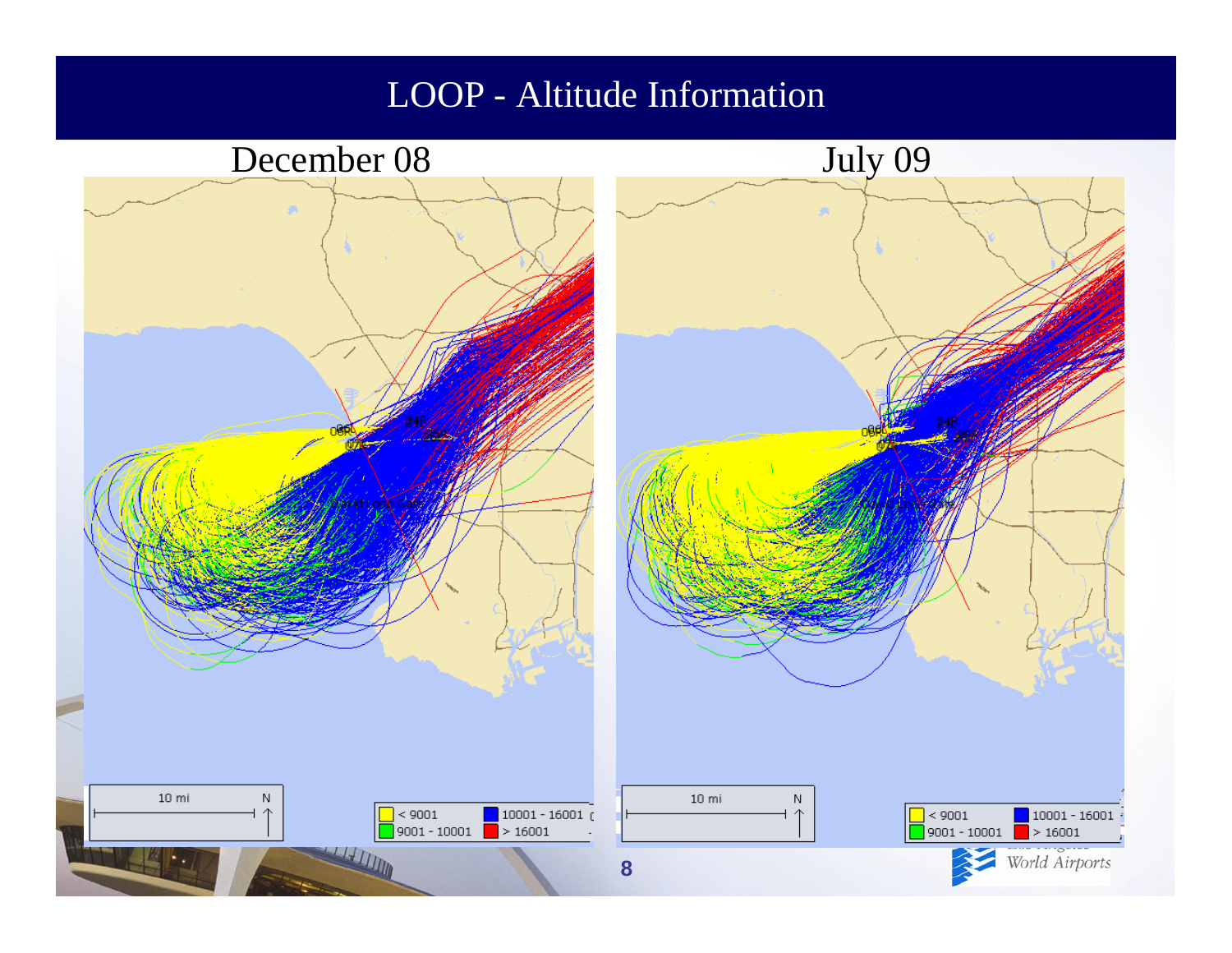#### Non-Conforming East Departures Midnight to 6:30 AM

This report shows a summary of aircraft operations that depart to the east while the airport is still conducting westerly departures between midnight and 6:30 a.m. These individual easterly departures usually occur when the pilot of a heavy aircraft (e.g. B747s) determines that the tail wind is too great for the weight of the aircraft and requests to depart east into the wind for aircraft safety.





#### **Annual Comparison**

**Monthly Comparison**



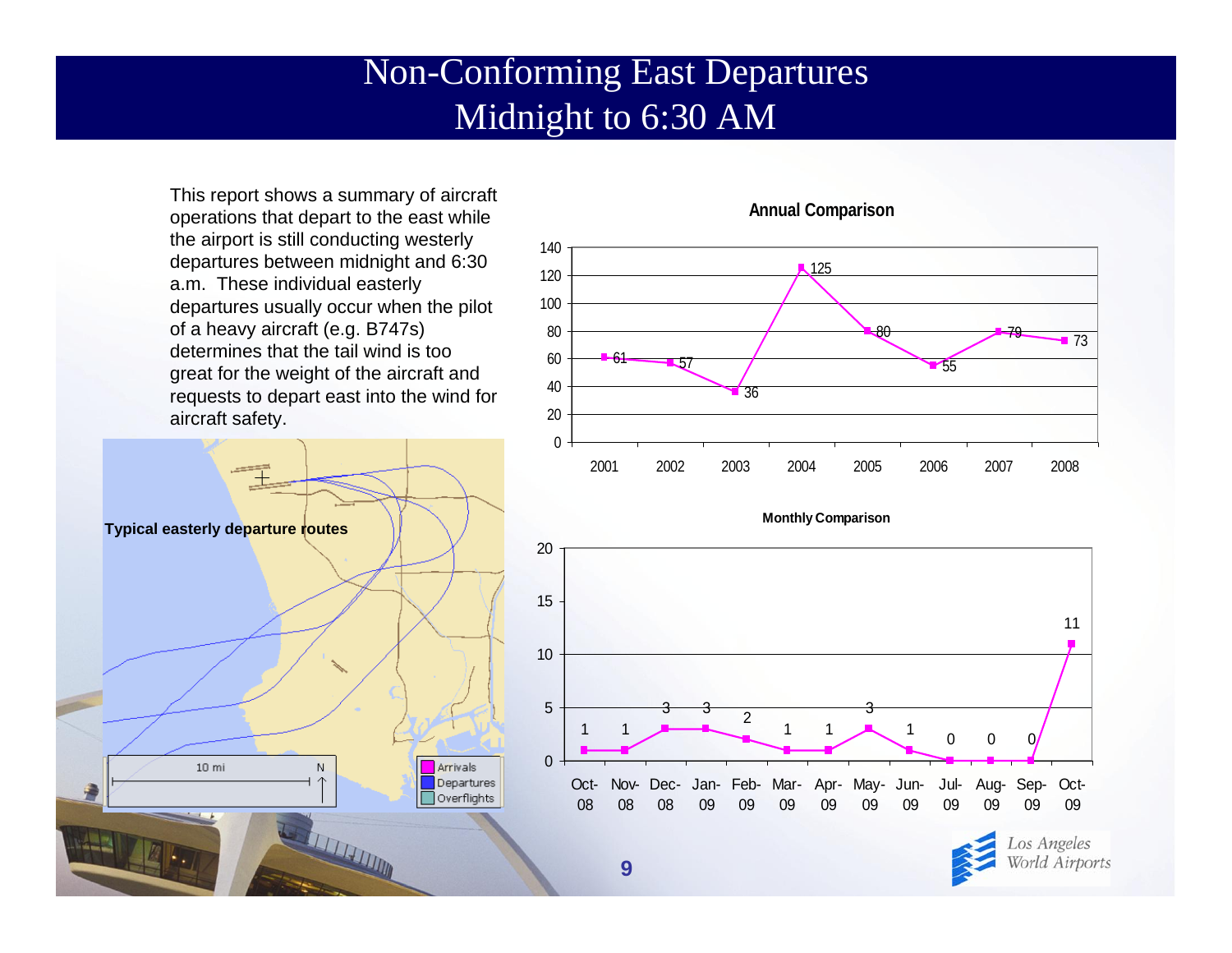#### Palos Verdes Peninsula – Turboprop Overflights

**10**

#### Monitoring southbound turboprops departing from LAX that overfly Peninsula





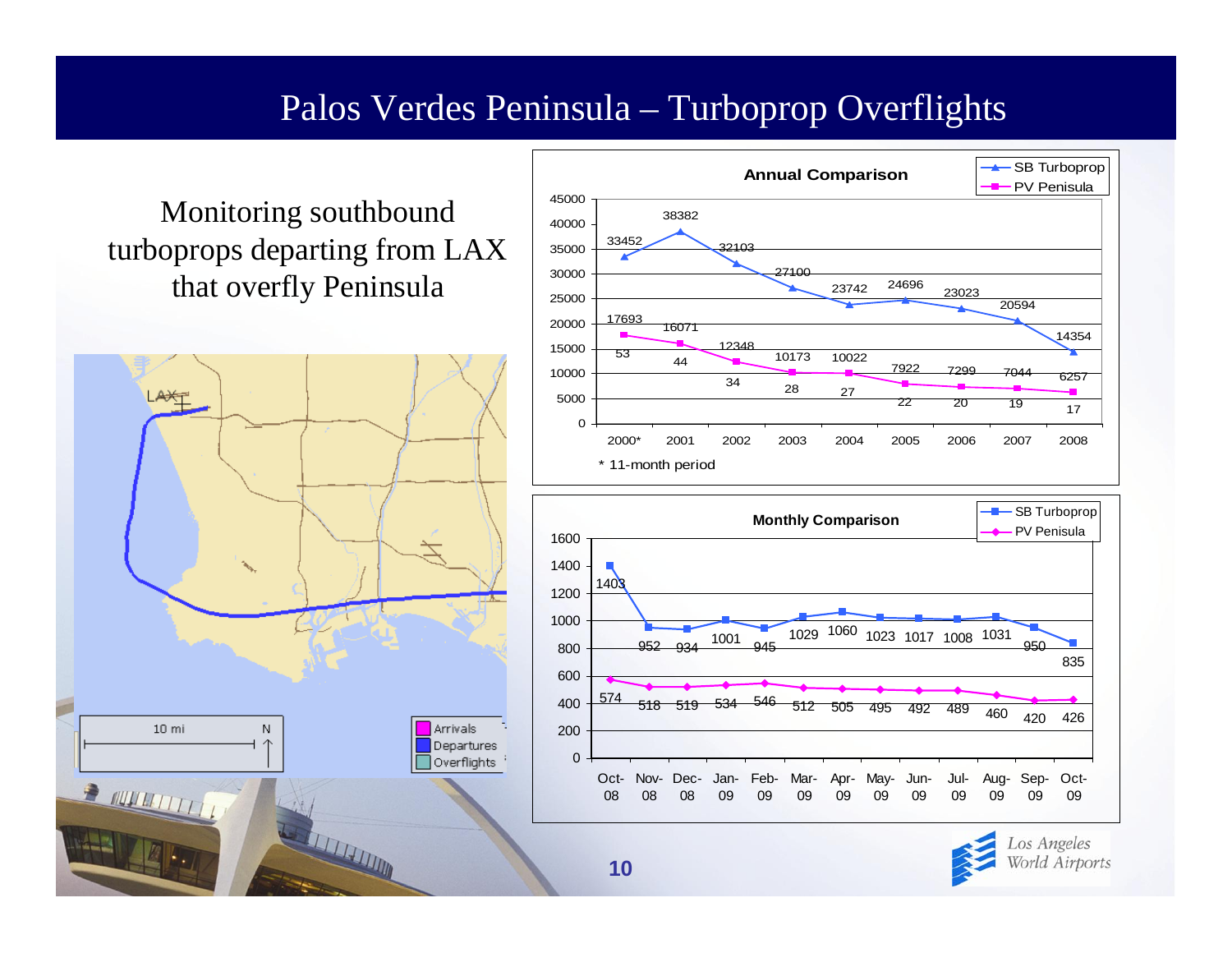#### Short Turn Arrivals

Arriving jet aircraft turning early prior to reaching the Harbor Freeway to land at LAX





![](_page_10_Picture_4.jpeg)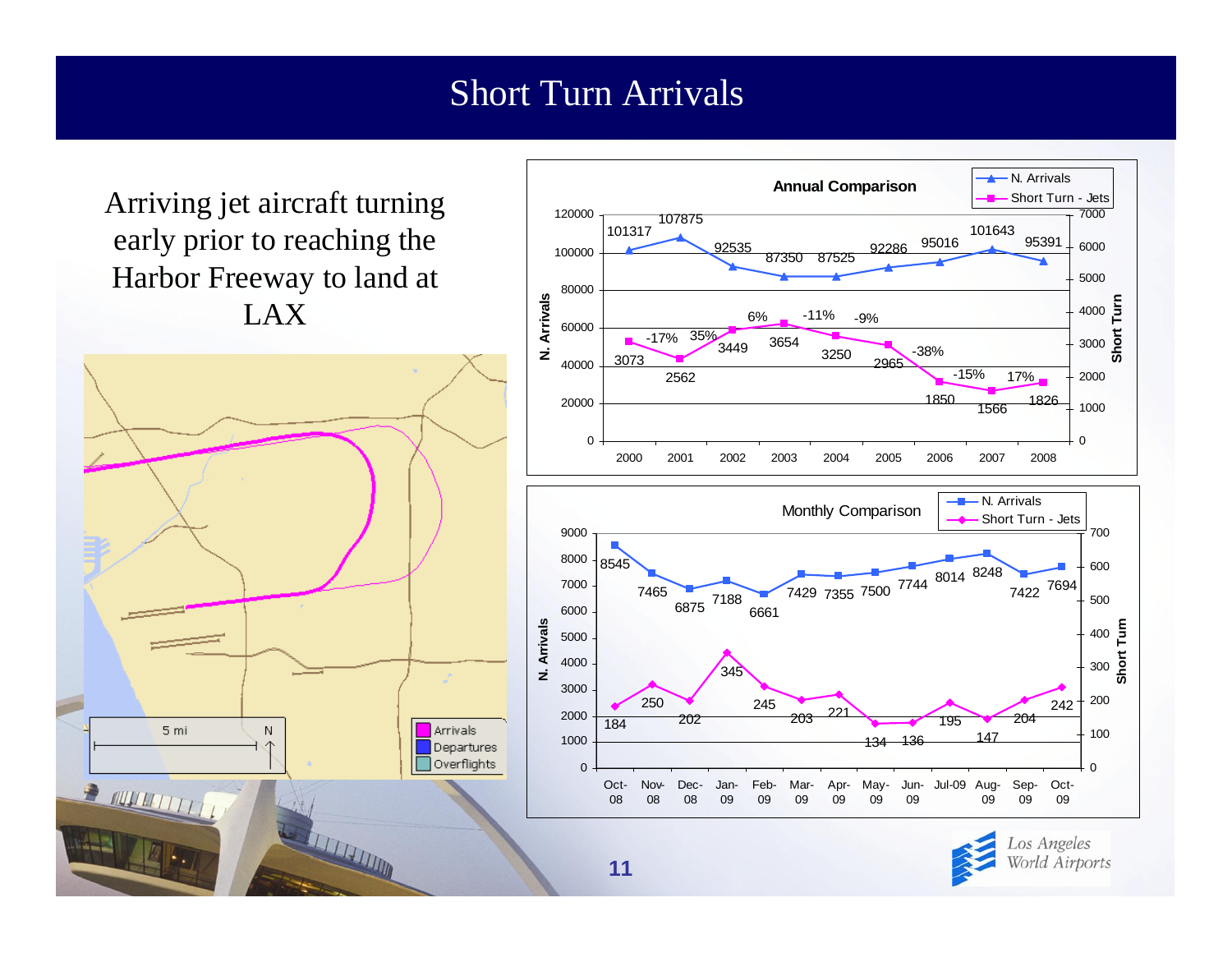#### Short Turn Arrival Flight Tracks

![](_page_11_Figure_1.jpeg)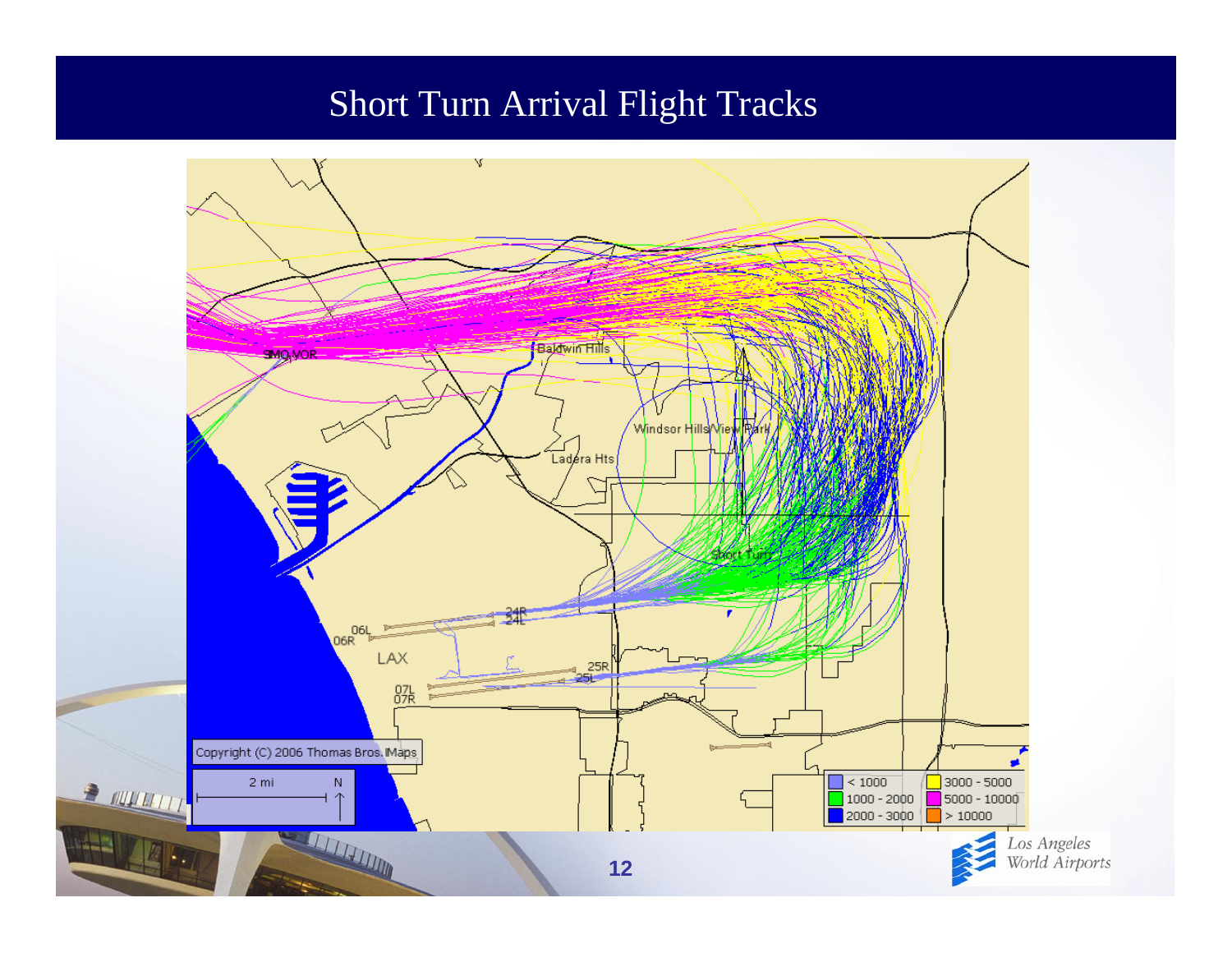#### Extended Downwind Approach

Monitoring north arrivals extending downwind over Monterey Park boundary

![](_page_12_Figure_2.jpeg)

![](_page_12_Figure_3.jpeg)

World Airports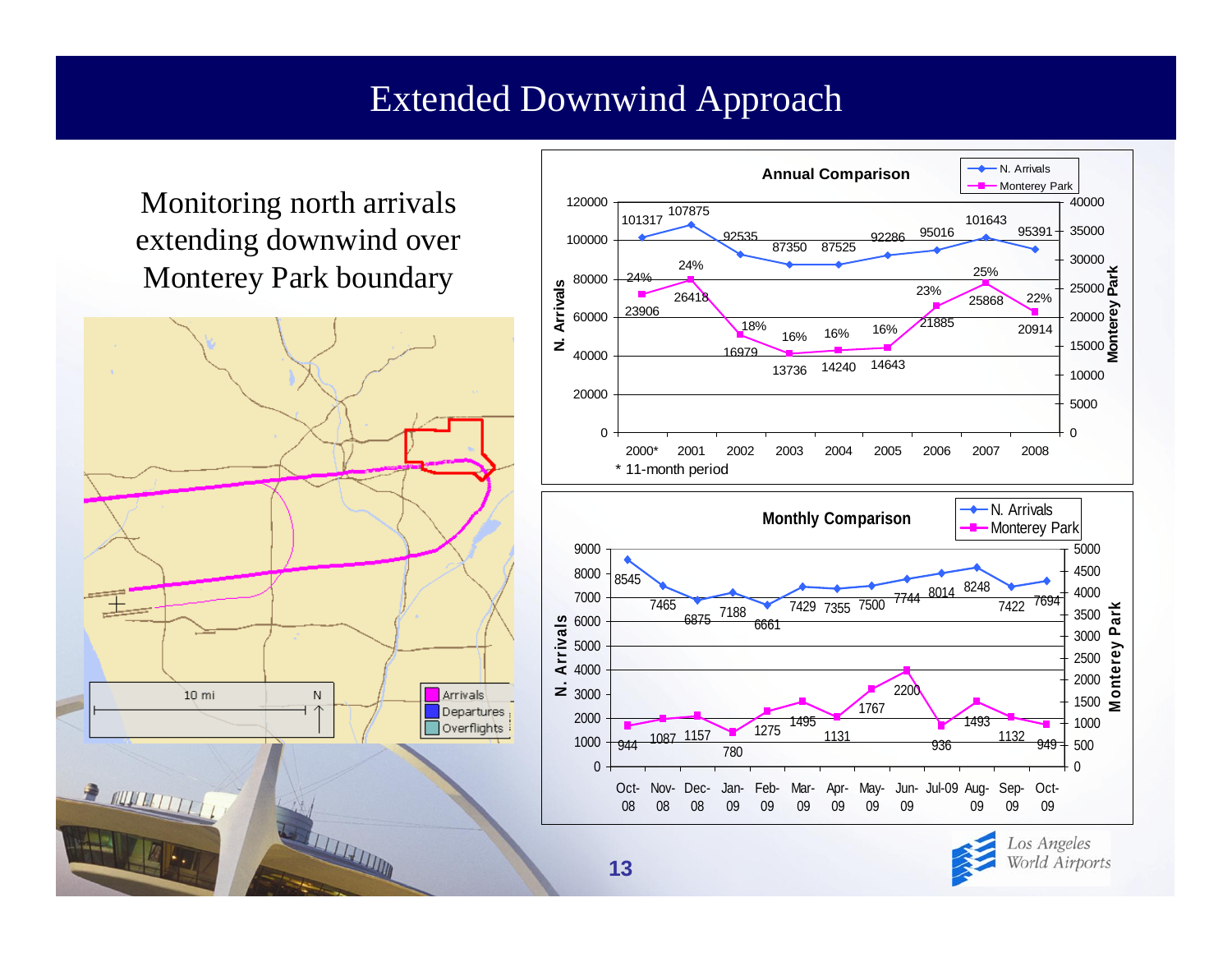#### Extended Downwind Approach October 2009

![](_page_13_Figure_1.jpeg)

### Altitude over Monterey Park

![](_page_13_Figure_3.jpeg)

**THE REAL PROPERTY AND** 

R MULTITTI

![](_page_13_Figure_4.jpeg)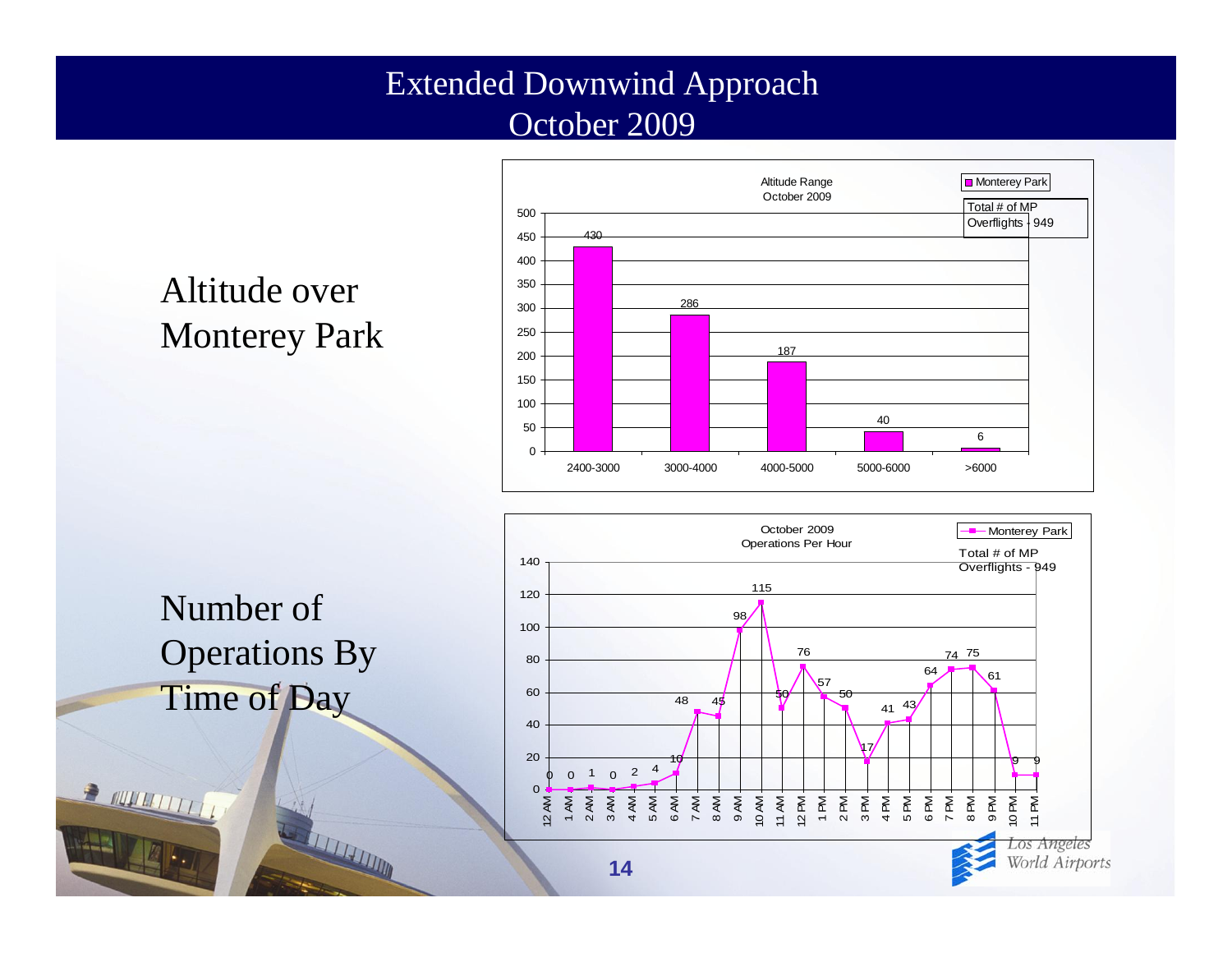#### Go-Arounds

#### Monitoring pilot or ATC initiated go-arounds or missed approaches

![](_page_14_Figure_2.jpeg)

![](_page_14_Figure_3.jpeg)